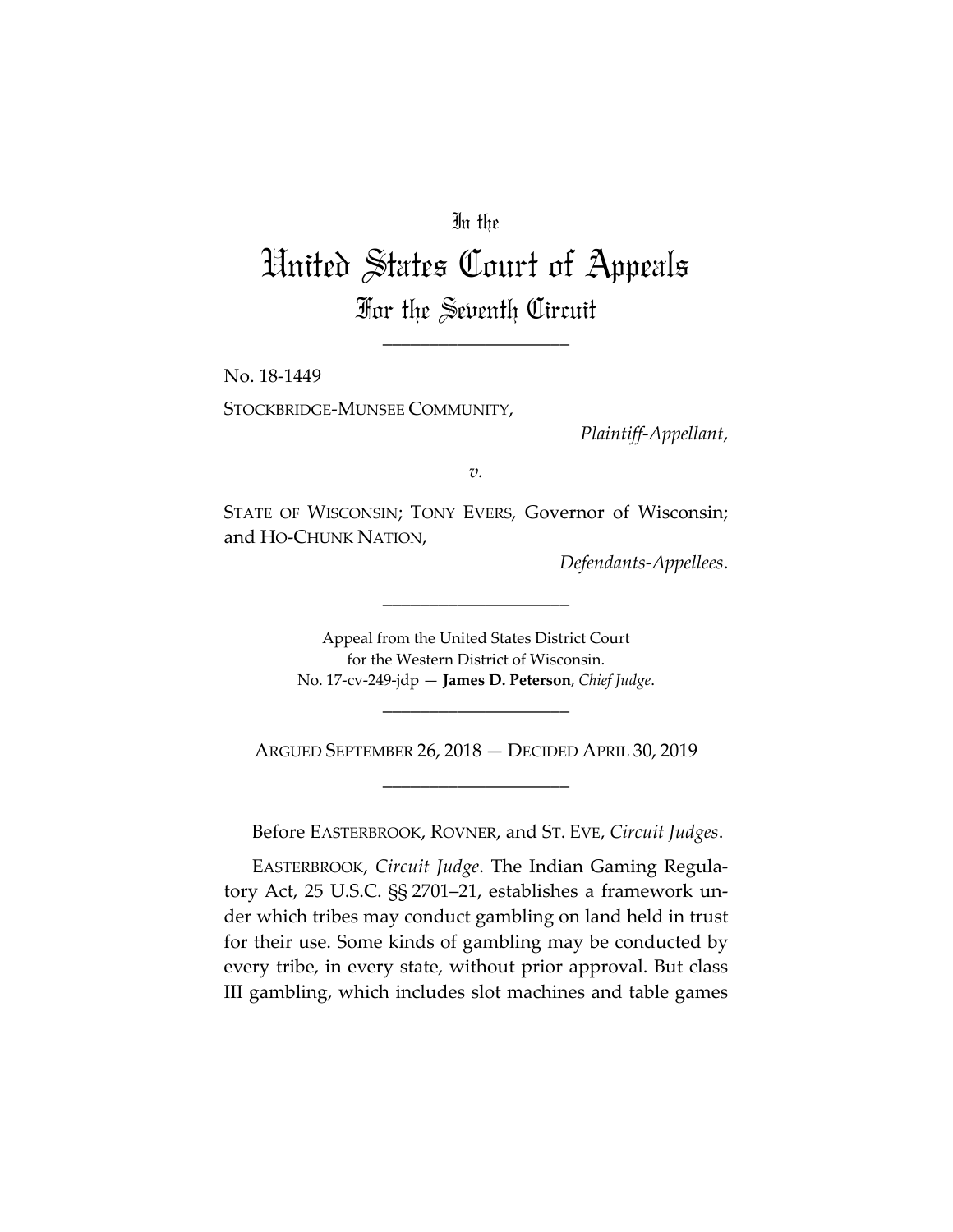such as blackjack, may be offered only in states that allow at least some non-Indian groups to conduct similar gambling, and then only if tribe and state enter into a compact or contract covering the operation. 25 U.S.C. §2710. Both a federal commission (the National Indian Gaming Commission) and the federal judiciary oversee this process. See generally *Michigan v. Bay Mills Indian Community*, 572 U.S. 782 (2014).

Since 1992 Stockbridge-Munsee Community (the Community), a federally recognized tribe, has conducted gaming at North Star Mohican Casino Resort in Shawano County, Wisconsin. In 2008 Ho-Chunk Nation (the Nation), another federally recognized tribe, opened Ho-Chunk Gaming Wittenberg in Shawano County. Both casinos feature class III gaming; both are authorized by contracts between the tribes and Wisconsin. In 2016 the Nation announced plans to add more slot machines and gaming tables, plus a restaurant, a bar, and a hotel. The Community responded with this suit under the Act, seeking an injunction against the expansion if not against the Wittenberg casino as a whole.

The Community has two legal theories. First, it contends that Ho-Chunk Gaming Wittenberg is not located on a parcel of land that was held in trust for the tribe on or before October 17, 1988, a critical date under 25 U.S.C. §2719(a). The parcel was conveyed to the Nation in 1969, but with a condition that the Nation did not satisfy and that was not lifted until 1989—too late, the Community asserts, even though the Department of the Interior declared in 1986 that the parcel is part of the Nation's trust lands. Second, the Community observes that the contract between the Nation and the State treats the Wittenberg casino as an "ancillary" gaming facility, a word that the contract defines as a place where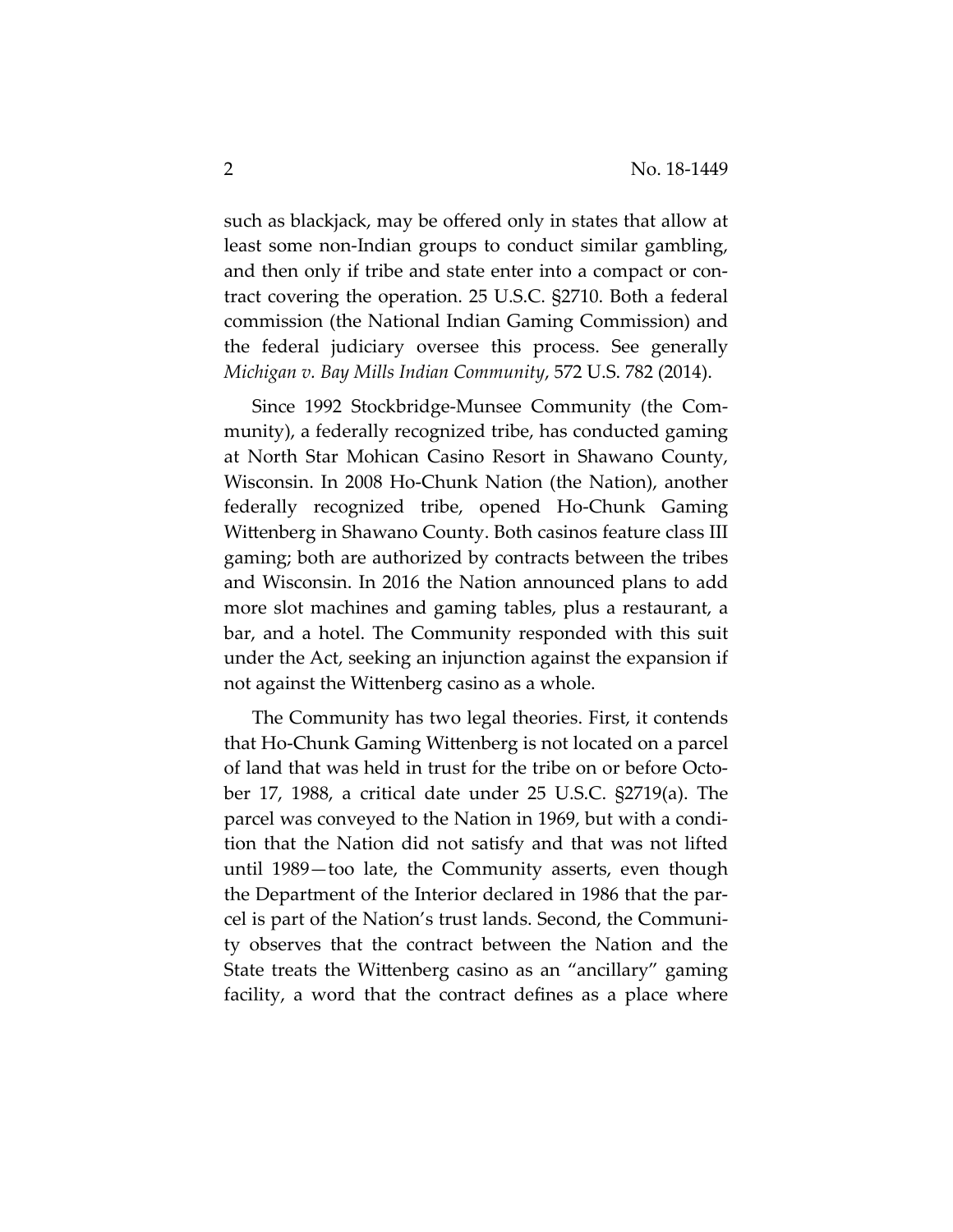gambling is not the primary business. The Community insists that gambling *is* the primary business at Wittenberg and faults the State for failing to enforce this contractual limitation.

The district court did not reach the merits. Instead it first dismissed the suit as untimely with respect to the Nation, 299 F. Supp. 3d 1026 (W.D. Wis. 2017), and later did the same with respect to the State. 2018 U.S. Dist. LEXIS 17278 (W.D. Wis. Feb. 2, 2018). As the court saw things, the Community knew or easily could have learned no later than 2008, when the Wittenberg facility opened, that it was on land to which the Nation did not obtain definitive title until after October 1988. The judge also observed that, if the Nation's gaming operation was the primary business at Wittenberg, the Community knew that too as soon as the facility opened. After observing that the Act does not contain a statute of limitations, the judge concluded that the two likely possibilities—the time to sue for breach of contract in Wisconsin, Wis. Stat. §893.43, absorbed into federal law on the approach of *Lampf, Pleva, Lipkind, Prupis & Petigrow v. Gilbertson*, 501 U.S. 350 (1991), or the time to sue under the Administrative Procedure Act, 28 U.S.C. §2401(a)—each set a six-year limit, which this suit, filed in 2017, exceeded. (A four-year period of limitations now applies to federal statutes, such as the Indian Gaming Regulatory Act, that do not have their own. 28 U.S.C. §1658. This applies to statutes adopted or substantively amended after 1990. See *Jones v. R.R. Donnelley & Sons Co*., 541 U.S. 369 (2004). None of the defendants contends that §1658 governs this suit.)

In this appeal the Community contends that it is not subject to any time limit, both because it is a sovereign (and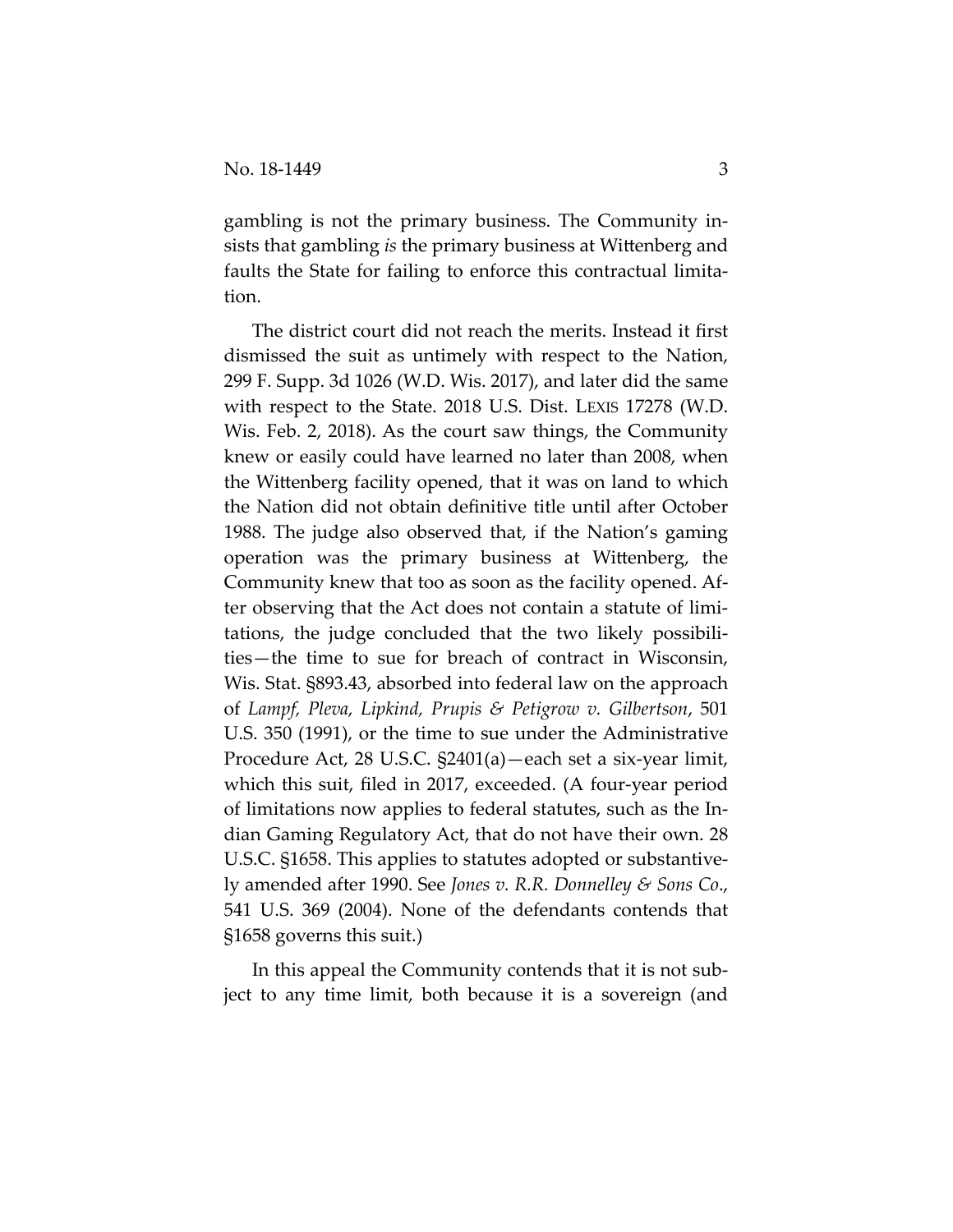Wisconsin does not set time limits for its own suits) and because it seeks equitable relief against an ongoing violation of law. See *Holmberg v. Armbrecht*, 327 U.S. 392, 396 (1946). Wisconsin replies that, because the dispute involves commercial operations, the state itself would be subject to a time limit, so tribes are equally obliged to sue promptly. And the Nation leads with an argument that the federal court lacks subjectmatter jurisdiction. That is where we must start.

The Act provides for jurisdiction over "any cause of action initiated by a State or Indian tribe to enjoin a class III gaming activity located on Indian lands and conducted in violation of any Tribal-State compact entered into under paragraph  $(3)$  that is in effect". 25 U.S.C.  $\S2710(d)(7)(A)(ii)$ . The Community invoked jurisdiction under this statute wrongly, the Nation insists, because the provision is limited to gaming "on Indian lands". By contending that the Nation's land was not (properly) taken into trust until after October 17, 1988, the Community disqualified itself from using this grant of jurisdiction.

*Bay Mills Indian Community* holds that this grant of jurisdiction is indeed limited to disputes about gambling "on Indian lands". But the Nation is wrong to contend that the Community has pleaded itself out of court. The Community alleges—and the Nation agrees—that the Wittenberg facility is located on land held in trust for the Nation. There is a dispute about when trust status became effective—1986, as the Department of the Interior believes; 1989, when the condition was waived; perhaps as late as 1993, when the grantor gave the Nation a quitclaim deed. But that the parcel is *now* part of "Indian lands" is beyond debate. There is accordingly no problem with subject-matter jurisdiction under §2710,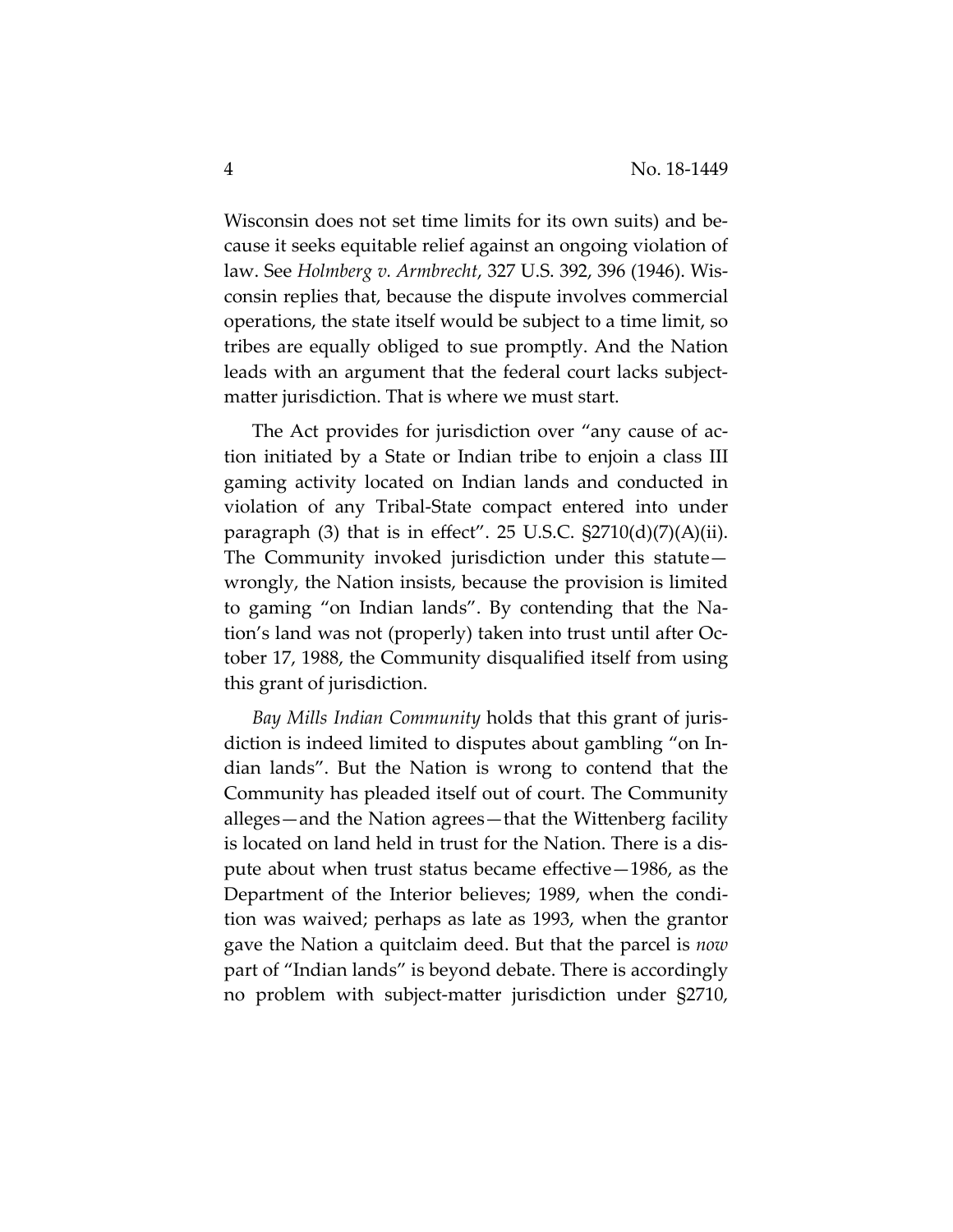and we need not consider whether 28 U.S.C. §1331 also supplies jurisdiction to resolve the parties' dispute, which after all arises under a federal statute. See *Bay Mills*, 572 U.S. at 787 n.2. (This footnote adds that, because §1331 provides jurisdiction for claims under the Act,  $\S2710(d)(7)(A)(ii)$  may be best thought of as a statement about when "a party has no statutory right of action." That way of understanding  $\S2710(d)(7)(A)(ii)$  does not affect this appeal.)

The dispute about the use of §2710 led us to wonder, however, about a question that the parties did not address directly, but that seems essential to the Community's theories: whether a tribe seeking protection from competition is within the zone of interests protected by the Act. See *Lexmark International, Inc. v. Static Control Components, Inc*., 572 U.S. 118 (2014). The Act's provisions concern rights that tribes may assert against states and circumstances under which states may block gaming that tribes want to offer. But none of the Act's substantive rules seems to protect one tribe from competition by another. The Act does not say, for example, that a state must not allow more than one casino in a rural area such as Shawano County, which in the last census had a population slightly under 42,000 and is a good distance from the population centers of Milwaukee (metro area population 1.56 million) and Madison (metro area population 605,000).

*Sokaogon Chippewa Community v. Babbitt*, 214 F.3d 941, 947 (7th Cir. 2000), observed that "it is hard to find anything in [the Act] that suggests an affirmative right for nearby tribes to be free from economic competition." We therefore directed the parties to file supplemental briefs addressing whether the Community's claims are within the Act's zone of interests.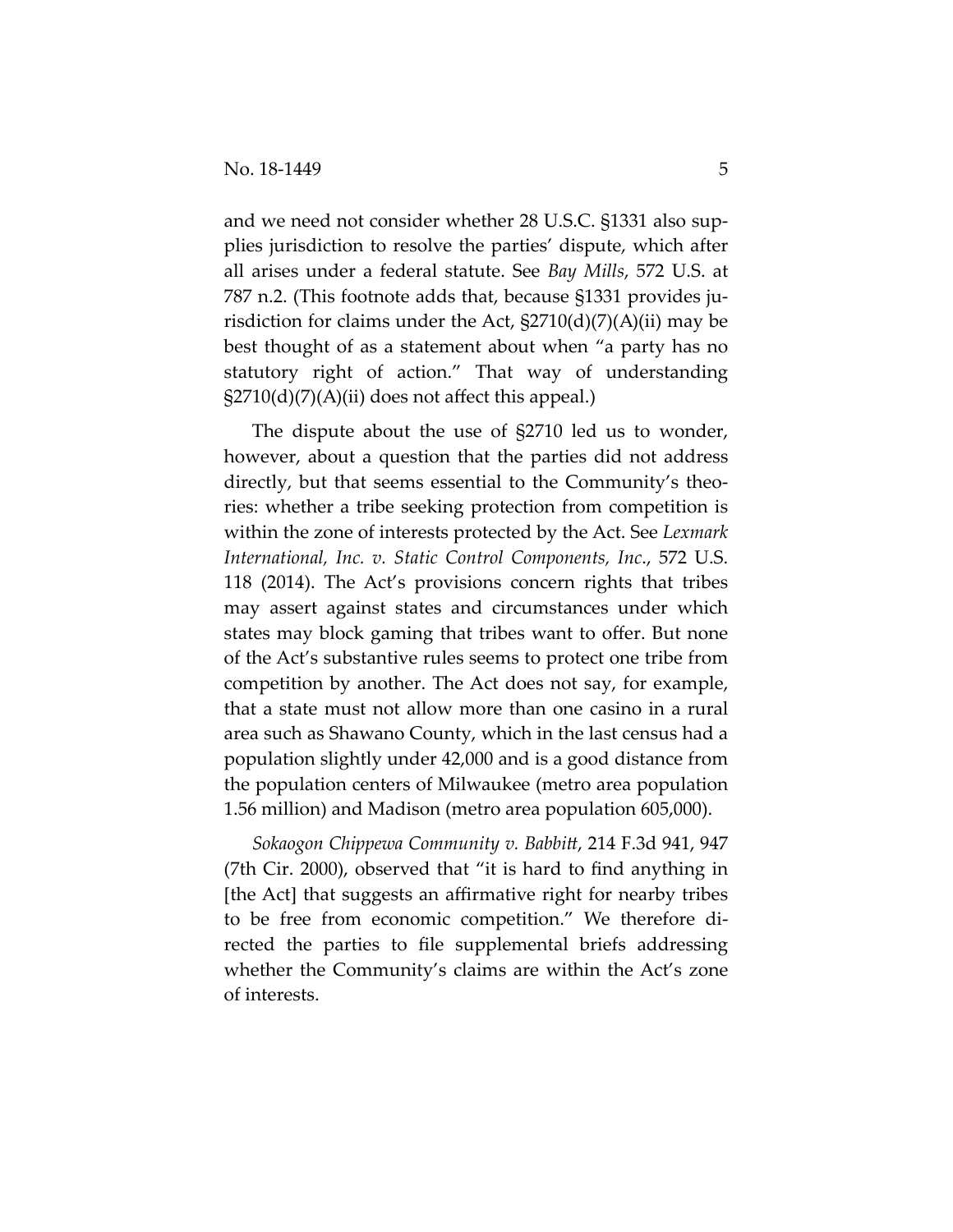The Nation relies on *Sokaogon* for the proposition that the Act does not protect the interests of business rivals. The Community, for its part, distinguishes *Sokaogon* as involving intervention rather than a party's claims and contends that the Act as a whole protects every tribe's interest in "fair competition." This observation about *Sokaogon* is true enough but not helpful; we held that one tribe could not intervene in another's suit precisely because the Act does not protect any tribe's interest in avoiding competition from another. That is true whether the tribe that seeks to avoid competition is a plaintiff or an intervenor. And it is not possible to characterize the Act as designed to ensure "fair competition." What part of the Act says so? The Community does not tell us. To the contrary, it acknowledges that if the Nation's land was properly in trust before October 1988, and the State of Wisconsin authorized gaming there, then the Community would just have to grin and bear it.

The zone-of-interests doctrine asks whether the statute arguably protects the sort of interest a would-be plaintiff seeks to advance. See *National Credit Union Administration v. First National Bank & Trust Co*., 522 U.S. 479, 492 (1998). The Community asserts two interests: first in enforcing the Act's limit to lands held in trust before October 17, 1988, and second in enforcing the requirement that the Nation operate an "ancillary" gambling facility at Wittenberg. Neither of these is designed for the benefit of tribes operating rival casinos. Indeed, only the first is in the Act at all, and it does not say what the Community thinks.

The Community reads §2719(a) as if it said something like "no Indian tribe may conduct gambling on any land taken into trust after October 17, 1988." But the Act actually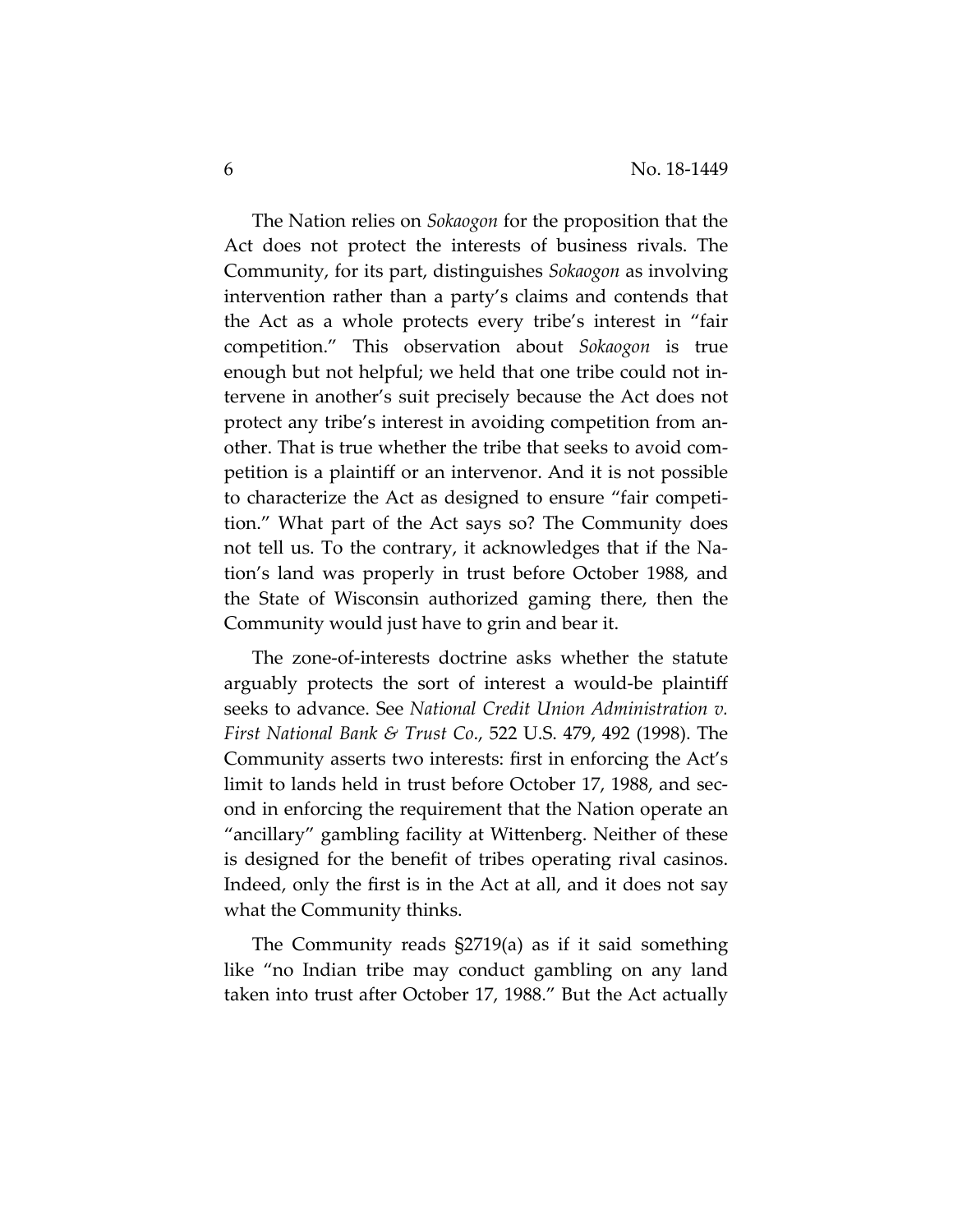says: "Except as provided in subsection (b), gaming regulated by this [Act] shall not be conducted on lands acquired by the Secretary in trust for the benefit of an Indian tribe after October 17, 1988, unless … ." (The unless clause, and the provisions of subsection (b), are irrelevant to the Nation's situation.) To say that "gaming regulated by this [Act] shall not be conducted …" is not at all to say that "gaming shall not be conducted" on a particular parcel. It is instead to say that the Act does not govern gaming on particular land. A state need not negotiate with a tribe that wants to open a casino on a post-1988 parcel. But the Act does not forbid a state from permitting gaming on that land, if the state chooses to do so.

The Act creates three express rights of action. First, it permits a tribe to require a state to engage in good-faith negotiations to reach a compact about gaming. Second, it permits a suit by either the tribe or a state to enjoin illegal class III gaming. Third, it permits the Secretary of the Interior to enforce the Act's rules if a state does not negotiate in good faith. 25 U.S.C.  $\S2710(d)(7)(A)(i)$  to (iii). The Act does not entitle anyone to prevent gambling that is altogether outside the statutory scope, such as gambling on private land or on land taken into trust for a tribe after October 17, 1988. Instead, as the Supreme Court held in *Bay Mills Indian Community*, the status of gambling on such land depends on state law rather than the Act. By insisting that the land under the Nation's casino in Wittenberg was not in federal trust as of October 17, 1988, the Community has not found a reason why the casino must close; it has instead identified a reason why the Act does not regulate the gambling.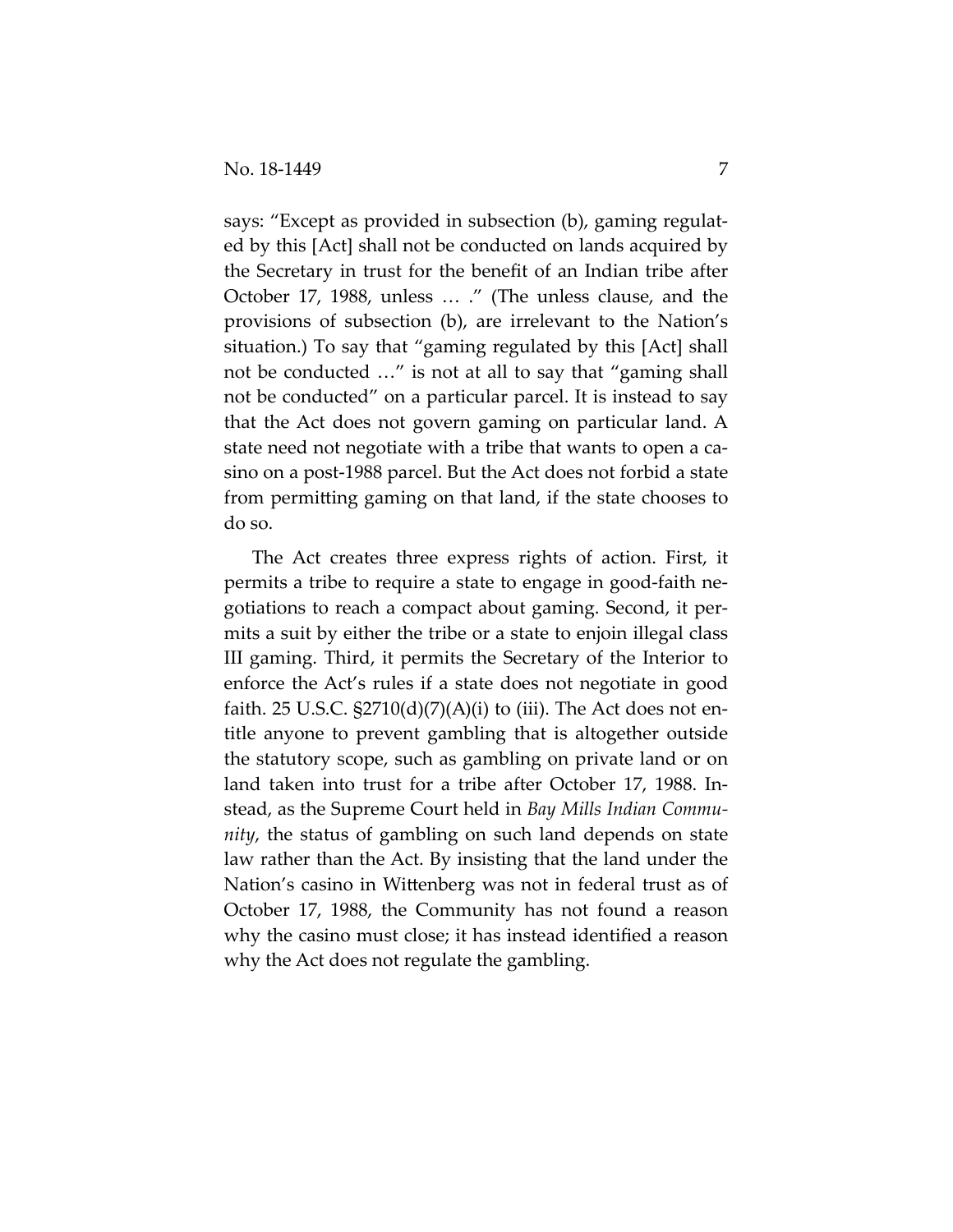To be sure, three courts of appeals read §2719(a) the way the Community does—that is, as if the words "regulated by this [Act]" did not appear. See *Nebraska ex rel. Bruning v. Department of the Interior*, 625 F.3d 501, 510 (8th Cir. 2010); *Roseville v. Norton*, 348 F.3d 1020, 1024 (D.C. Cir. 2003); *Keweenaw Bay Indian Community v. United States*, 136 F.3d 469, 474 (6th Cir. 1998). None of these decisions explains why those words may be ignored or why the statute should be read to forbid gaming on land acquired after 1988 rather than make it a subject for voluntary negotiations between a tribe and a state. And all of those decisions predate *Bay Mills*, which strongly implies, if it does not hold, that gaming not covered by the Act (because not on Indian land) is left to state law.

We need not decide whether to create a formal conflict with those circuits, because in the end this language does not matter—for recall that the Department of the Interior *in fact* took the parcel into trust for the Nation in 1986. Any claim by the Community that the Department should not have done so is subject to the six-year statute of limitations for federal administrative law and expired in 1992. Even read as the Community prefers, §2719(a) does not give a tribe the ability to forego a challenge to the Secretary's action and ask the judiciary to make an independent decision decades later about effective date of the land's trust status.

The Community's other argument is that Wisconsin has failed to enforce the contract's provision that the casino in Wittenberg be "ancillary" to the Nation's other businesses there, such as a hotel. We put the argument this way to make clear what the Community is *not* arguing. It does not contend that *the Act* requires a class III gaming facility to be "ancillary" to some other business. Indeed, the word "ancillary"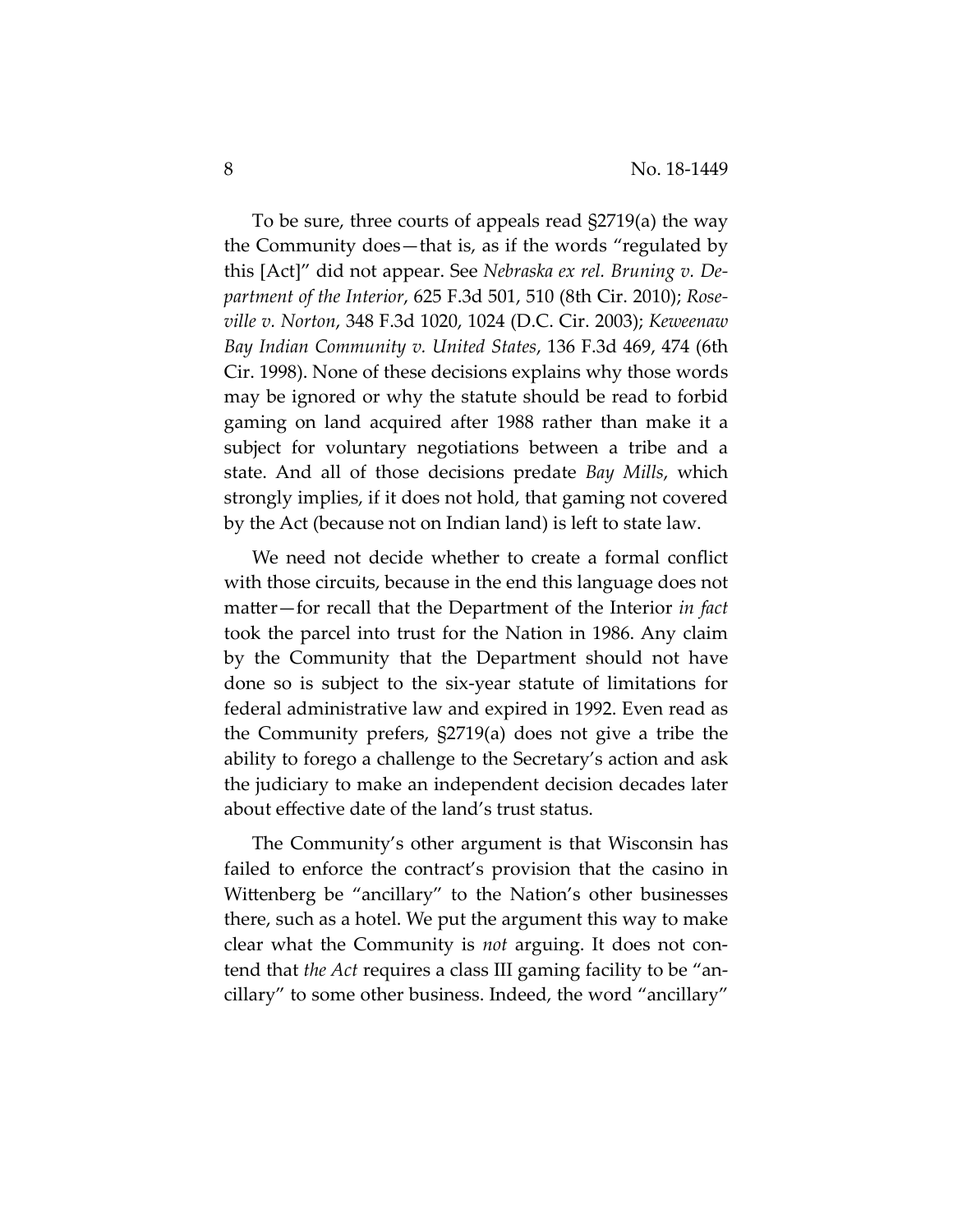does not appear in the Act. This condition is one that the Nation and the State negotiated of their own volition. The absence of any such requirement from the statute is why the Community names Wisconsin and its Governor as defendants. It wants them to enforce the condition of the contract, even though it does not stem from any statutory requirement. The fact that the "ancillary business" clause in the contract is extra-statutory makes it hard to see how the Community can be asserting a right within the statutory zone of interests.

Hard but not impossible. The Community insists that the Act gives every tribe the right to compel each state to enforce all contracts negotiated with every other tribe. We asked at oral argument if this is in the nature of a claim that the Community is a third-party beneficiary of the contract between the Nation and the State; the Community's lawyer disclaimed any argument of that kind and insisted, instead, that the Act itself requires states to enforce all deals struck with all tribes. We have searched the Act in vain for such a requirement.

Certainly Wisconsin is entitled to enforce its contracts. 25 U.S.C. §2710(d)(7)(A)(ii). (The sovereign-immunity ruling in *Seminole Tribe v. Florida*, 517 U.S. 44 (1996), does not matter here because the Nation waived its immunity vis-à-vis the State as part of the contract.) But an entitlement to enforce a contract is not a command to do so—let alone a command to enforce contracts as rival tribes read them, rather than as the parties to the contract read them. Both the Nation and the State believe that the casino in Wittenberg complies with their compact. Why, then, would the State sue the Nation?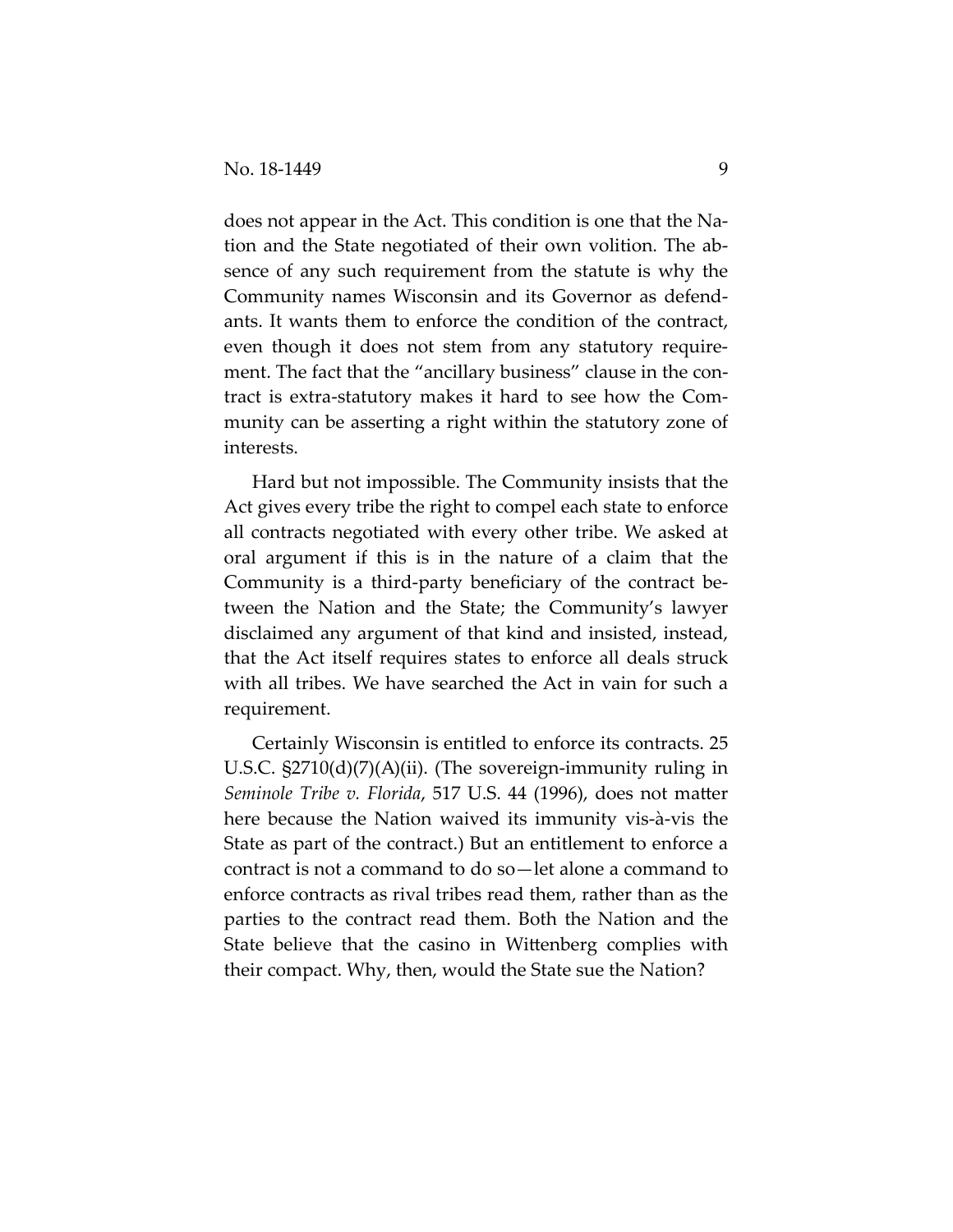And how could the Community benefit, given the fact that the Nation and the State are free (as far as the Act is concerned) to delete the "ancillary" language from the portions of the compact that bear on the Wittenberg casino? The Community accordingly lacks any *federal* rights under the State's contract with the Nation, and it has foresworn any rights under state third-party-beneficiary law. It is not within the Act's protected zone of interests, to the extent it wants the Nation's casino closed or shrunk.

Several pages ago we described the Nation's and the Community's answers to our briefing order: the Nation insists that rival tribes never come within the Act's zone of interests, while the Community insists that they always do. The State of Wisconsin gave a different answer: it depends on the theory of relief. The State contended, as we have just held, that one tribe's demand to close or fetter a casino operated by another tribe is not within the Act's zone of interests. But Wisconsin concedes that tribes are entitled to enforce their own compacts with the states and observes that the Community's complaint sought relief based on its own agreement. The compact between Wisconsin and the Community requires the Community to pay the State a portion of its gaming revenue. This implies some protection from competition, the Community maintains, lest revenue sharing be a form of taxation that the Act does not authorize.

One problem with this theory of relief is that the Act does not authorize a tribe to sue the state to enforce a contract that had been negotiated under the Act. One court of appeals has created an extra-statutory private right of action to enforce a contract, see *Cabazon Band of Mission Indians v. Wilson*, 124 F.3d 1050, 1055–56 (9th Cir. 1997), on the theory that if the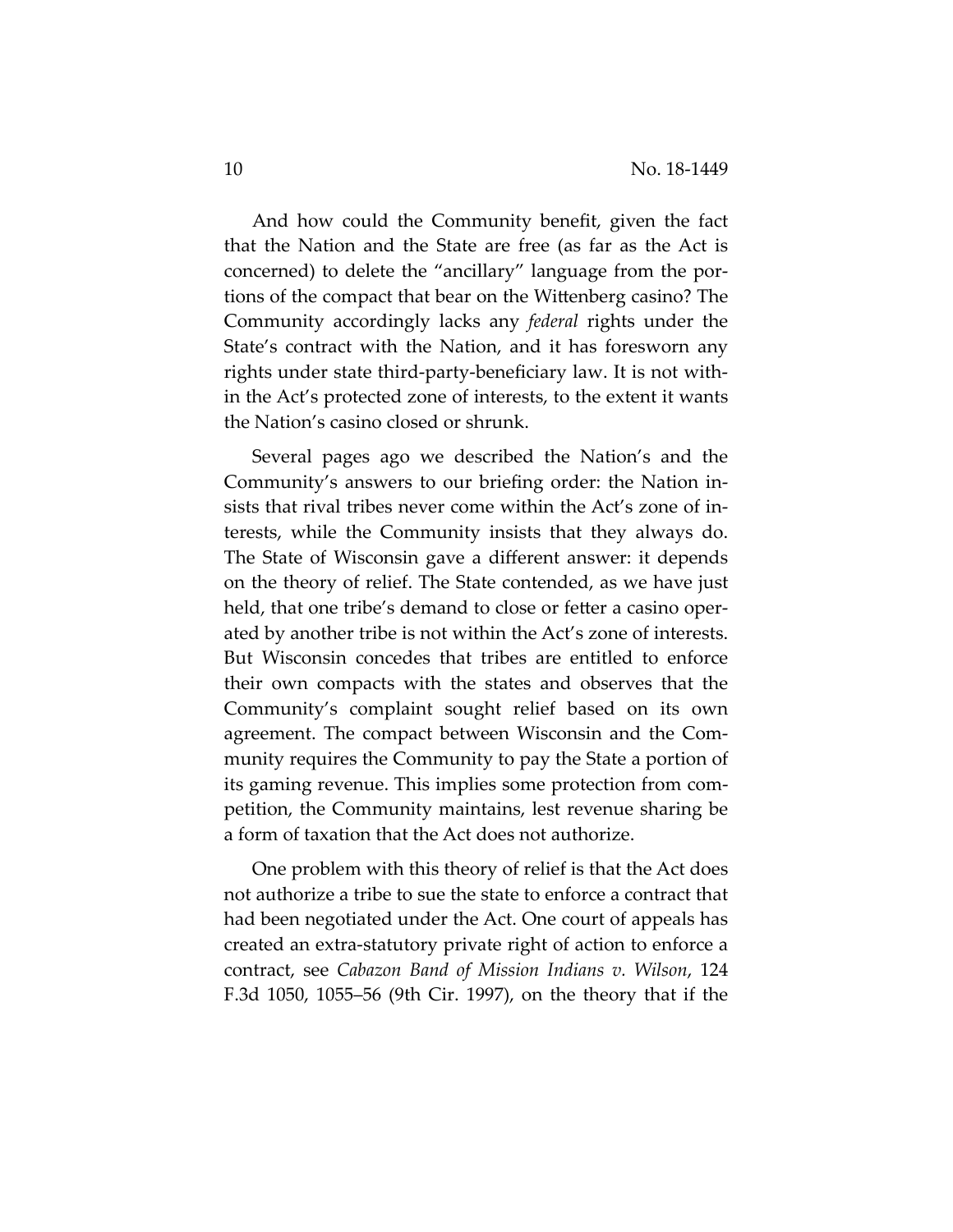Act requires contracts to be negotiated in good faith, then they *must* be enforceable in federal court. We are skeptical about that approach, which boils down to the assertion that every federal right must have a private remedy in federal court. The Supreme Court abandoned that view in the 1970s and today holds that, when a federal statute creates specific private rights of action, the judiciary cannot add others. See, e.g., *Alexander v. Sandoval*, 532 U.S. 275 (2001) (discussing changes in the Court's approach to implied private rights of action). And the Ninth Circuit's premise is questionable. To say that a contract cannot be enforced in federal court is not to render it unenforceable. State courts remain open.

But we need not decide whether to follow the Ninth Circuit's approach, for the Community does not rely on it. Indeed, the Community's appellate brief all but ignores the portions of its complaint dealing with the Community– Wisconsin compact. Instead the Community advances arguments designed to show that it is not subject to a statute of limitations vis-à-vis the Nation, whether because it is a sovereign (in its relation to the Nation) or because it seeks injunctive relief. But the Community's claims under its deal with Wisconsin are contractual. The Community does not enjoy sovereign immunity in litigating against Wisconsin (the contract waives that status)—and the Community, as the plaintiff, cannot invoke sovereign immunity to deflect a defense. By invoking the federal courts, the Community agreed to be bound by the decision, favorable or not. More: a suit resting on the revenue-sharing features of the Community–Wisconsin contract would lead to money damages, not an injunction against the Nation's casino. We cannot see a good reason why Wisconsin's six-year period of limitations in contract law should not apply to suits based on this con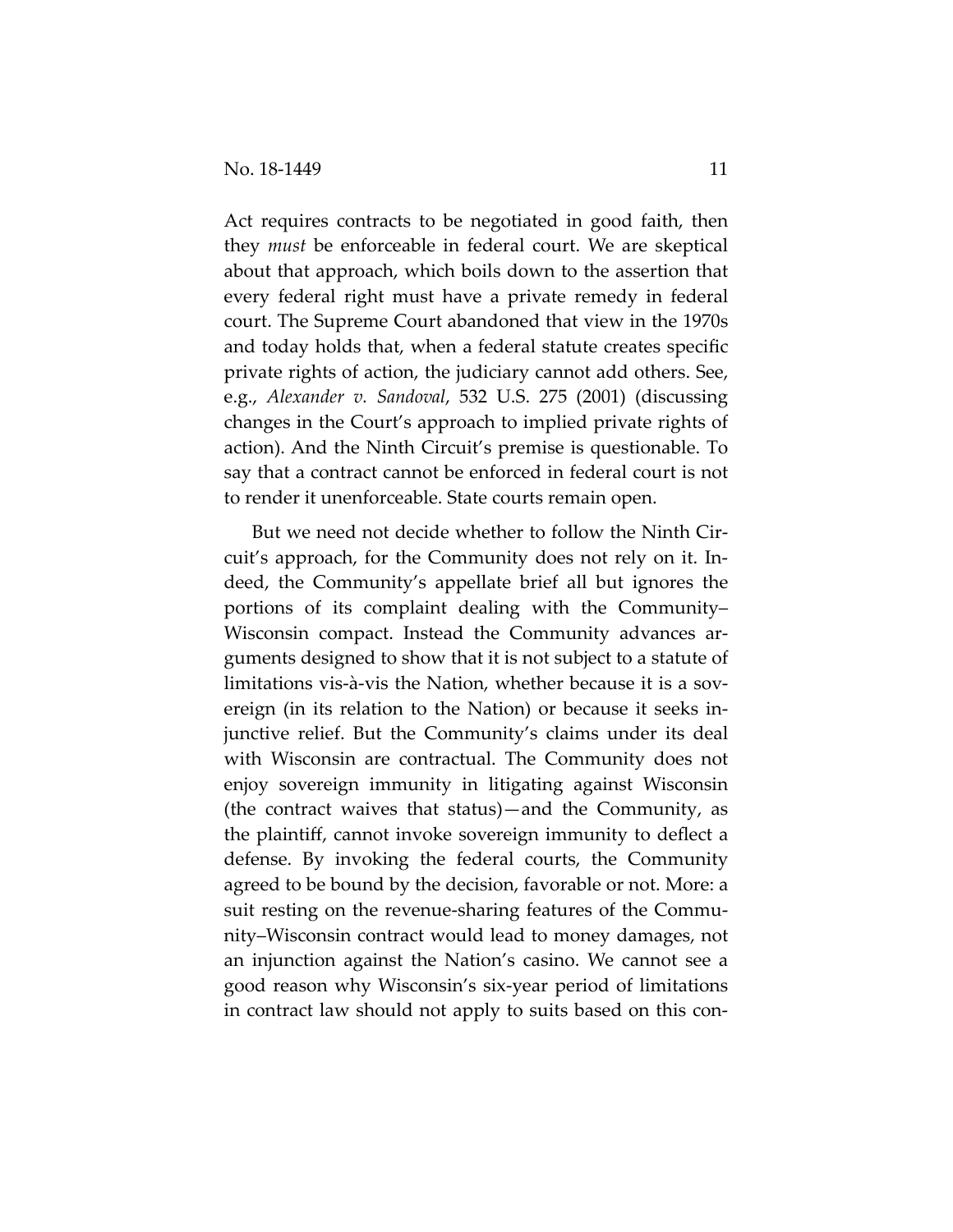tract—and it does not matter whether the time limit applies because Wisconsin's law is incorporated into federal law, after the fashion of *Lampf*, or because Wisconsin's law applies directly to a contract negotiated between the state and a resident tribe. Either way, the Community waited too long.

**AFFIRMED**